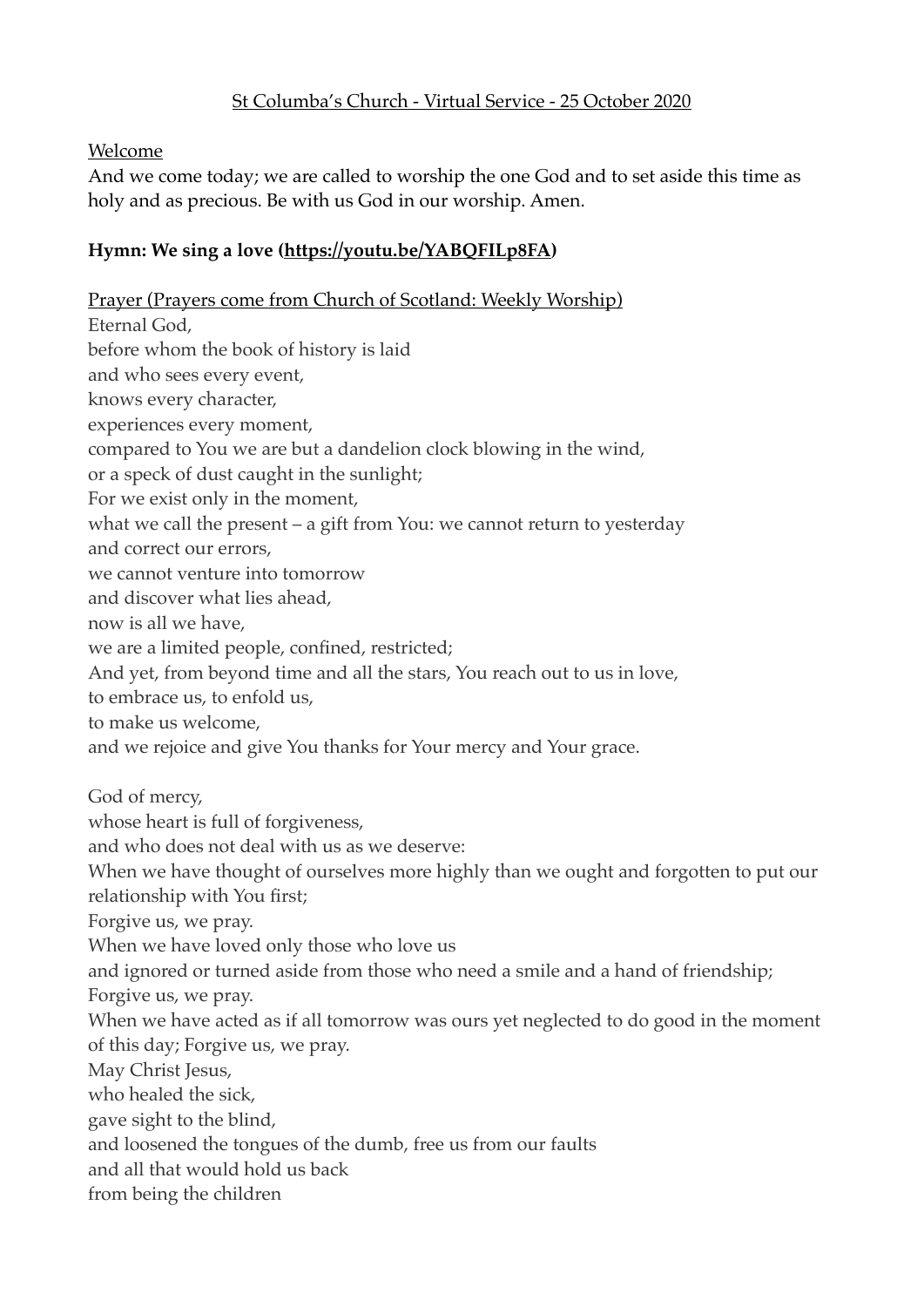that the eternal and loving God desires; And hear us now as we pray: Our Father, who art in heaven, hallowed be thy name; thy kingdom come; thy will be done; on earth as it is in heaven. Give us this day our daily bread. And forgive us our debts, as we forgive our debtors. And lead us not into temptation; but deliver us from evil. For thine is the kingdom, the power, and the glory for ever and ever. Amen.

#### Bible readings

### **1 Thessalonians 2: 1-8 Paul's Ministry in Thessalonica**

**2** You know, brothers and sisters, that our visit to you was not without results. **2** We had previously suffered and been treated outrageously in Philippi, as you know, but with the help of our God we dared to tell you his gospel in the face of strong opposition. **3** For the appeal we make does not spring from error or impure motives, nor are we trying to trick you. **4** On the contrary, we speak as those approved by God to be entrusted with the gospel. We are not trying to please people but God, who tests our hearts. **5** You know we never used flattery, nor did we put on a mask to cover up greed—God is our witness. **6** We were not looking for praise from people, not from you or anyone else, even though as apostles of Christ we could have asserted our authority. **7** Instead, we were like young children[a] among you.

Just as a nursing mother cares for her children, **8** so we cared for you. Because we loved you so much, we were delighted to share with you not only the gospel of God but our lives as well.

#### **Matthew 22: 34-46**

#### **The Greatest Commandment**

**34** Hearing that Jesus had silenced the Sadducees, the Pharisees got together. **35** One of them, an expert in the law, tested him with this question: **36** "Teacher, which is the greatest commandment in the Law?"

**37** Jesus replied: "'Love the Lord your God with all your heart and with all your soul and with all your mind.'[c] **38** This is the first and greatest commandment. **39** And the second is like it: 'Love your neighbor as yourself.'[d] **40** All the Law and the Prophets hang on these two commandments."

#### **Whose Son Is the Messiah?**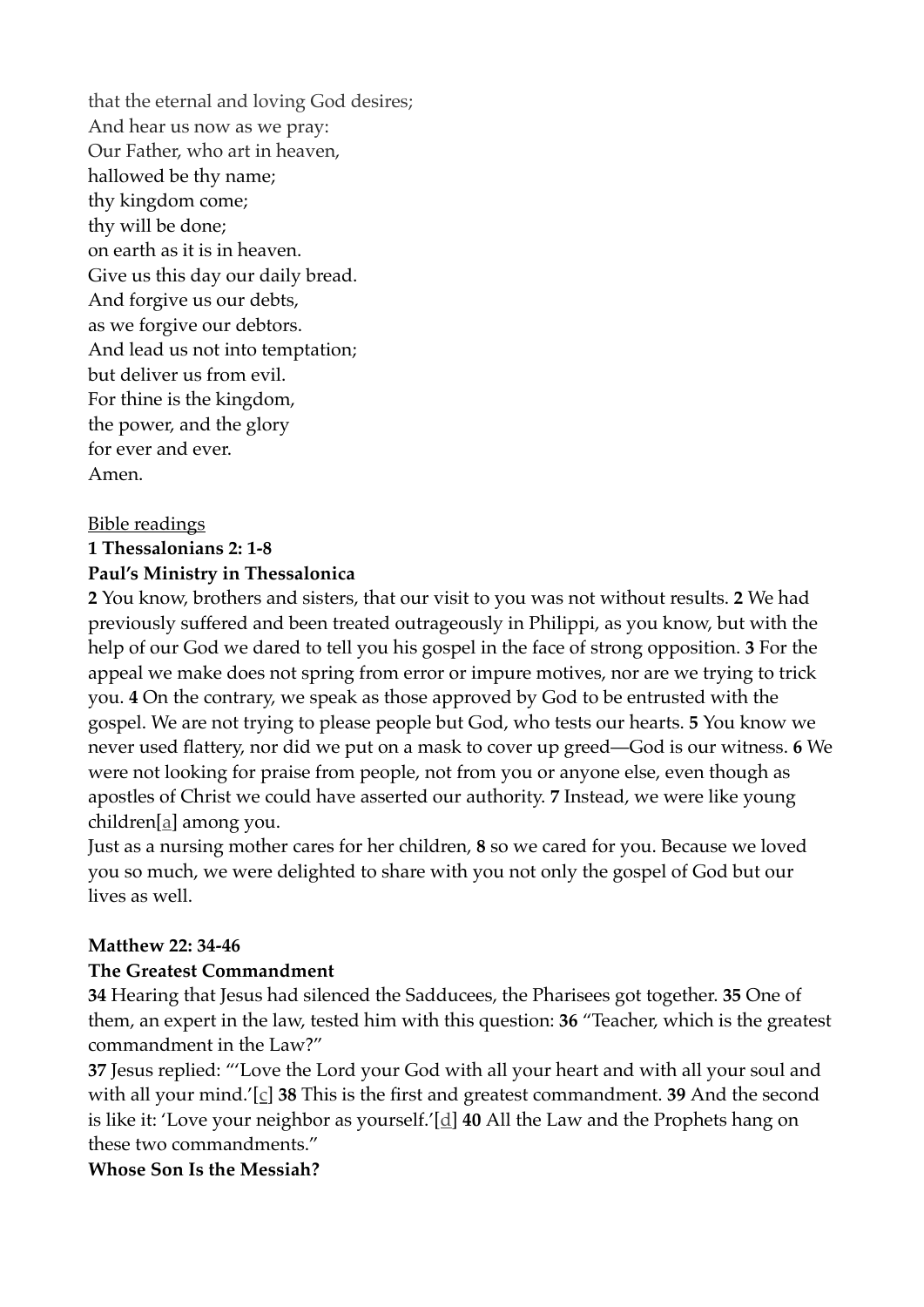**41** While the Pharisees were gathered together, Jesus asked them, **42** "What do you think about the Messiah? Whose son is he?"

"The son of David," they replied.

**43** He said to them, "How is it then that David, speaking by the Spirit, calls him 'Lord'? For he says,

## **44**

"'The Lord said to my Lord:

 "Sit at my right hand until I put your enemies

under your feet."'[e]

**45** If then David calls him 'Lord,' how can he be his son?" **46** No one could say a word in reply, and from that day on no one dared to ask him any more questions.

# **Hymn: Bind us together [\(https://youtu.be/VuhIBLp5aHM](https://youtu.be/VuhIBLp5aHM))**

## Reflection

If you ever want a really good summary of the Old Testament stories of Abraham, Moses, David etc, then look at Acts Chapter 7. A person called Stephen gives such a good summary in one of his speeches. It is, of course, because of that speech that Stephen was then stoned to death. Paul, the person who wrote that letter to the Thessalonians we just heard, Paul was literally holding the jackets of those doing the stoning.

The next chapter of Acts, chapter 8, says that Paul. Paul who would go onto write the famous words of 1 Corinthians 13:

"If I speak in the tongues of mortals and angels, but do not have love, I am a noisy gong or a clanging symbol.... ...And now faith, hope and love abide, These three and the greatest of these, is love."

In Acts Chapter 8, it tells us that Paul who would go onto write these words, now went wild in arresting these new Christians. Paul would organise it so that people would be dragged out of their houses and into prison,And Paul's reputation for terror spread wide.

But, never underestimate, how Jesus can change lives so much for the better. In your prayers for yourself and others, never underestimate the goodness of God.

It was of course on the road to arrest more people in Damascus That he is blinded. And in this time of blindness, he sees and hears Jesus. "Why are you out to get me?" asks Jesus. And everything for Paul changes.

You see if Jesus is now alive then that changes everything for Paul. And in that moment, Two words: "Christ Crucified" become the most important thing for Paul.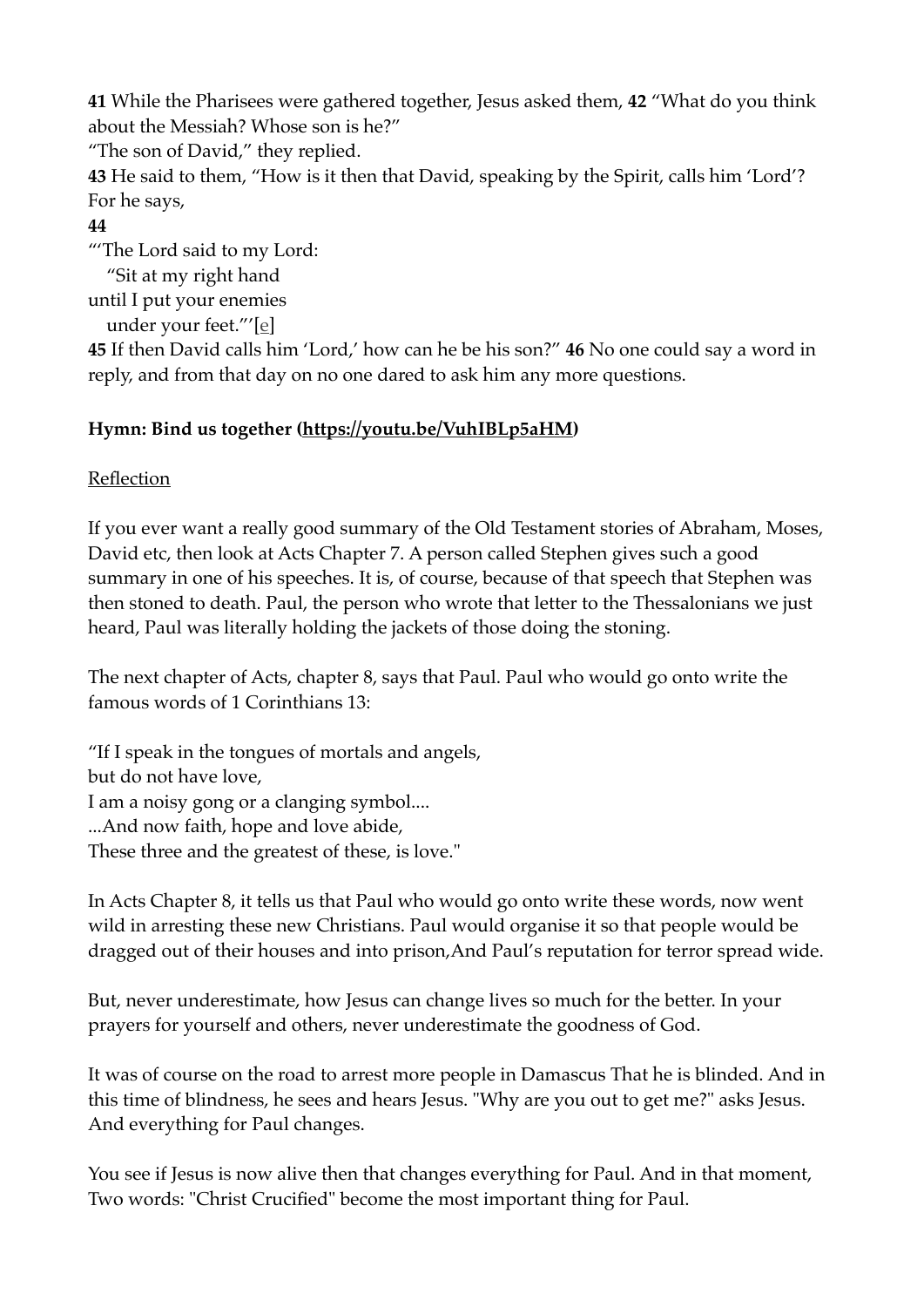He discovers that Jesus was no longer dead but alive and therefore must be "the son of God"as he claimed. therefore, he must be the Christ. Paul realised that the rules and regulations that he rigorously defended were not central to being put right to God, because God had burst into his life not because of his obedience to the law but despite it.

And as Marcus Borg and John Dominic Crossan point out, For Paul, Jesus being crucified and then resurrected revealed the character of God more than anything before. And it showed Paul that God was far more powerful than any powers on earth.

And so it seemed obvious now to Paul that people should now to centre their lives on God's way not the earth's way. This has been clearly shown to Paul as to be the best, the only way now to live. In Jesus, Paul believed, we had seen "what can be seen of God in human form" And all of this completely changed Paul and his life.

And for about 25 years after this Damascus experience, Traveling by foot and by sea, Paul establishes churches in the big centres, easily reachable by road, and then allows for local converts to take the gospel out to the villages.

Paul was a worker throughout these years. He worked with his hands. Throughout all those years, he earned his keep by working with his hands.

And Paul was brave. He worked hard despite possibly being ill throughout his working life, His life was far from easy. Often he was alone, He knew what it was like to be arrested, Knew what it was like to be beaten up, as he was in Phillipi, which he refers to in this reading. And he knew what it was like to be shipwrecked.

Paul was not perfect, But he did understand that we were made perfect through Jesus. It was Paul who wrote about us being justified, Being put right, being put right with God's grace alone.

In other words, God totally accepts anyone who comes to Him regardless of their worthiness or unworthiness. No one needs to earn their right to be put right with God. And as we will see in the 12.30pm service, This gives us freedom. Freedom that Jesus says we should use to love our neighbour.

And so how does Paul ask us to live? Well, according to Paul, the more we commit ourselves to believing in Christ Crucified, The more we commit ourselves to living in a way that imitates the God as shown in Jesus, the more we commit to glorifying God in our lives and enjoying him forever, The more we will be transformed.

Today is a good day to be thinking about Paul, Because this Sunday we remember the Reformation. And Paul's realisation about being justified by faith alone, Was inspiring to the Reformers.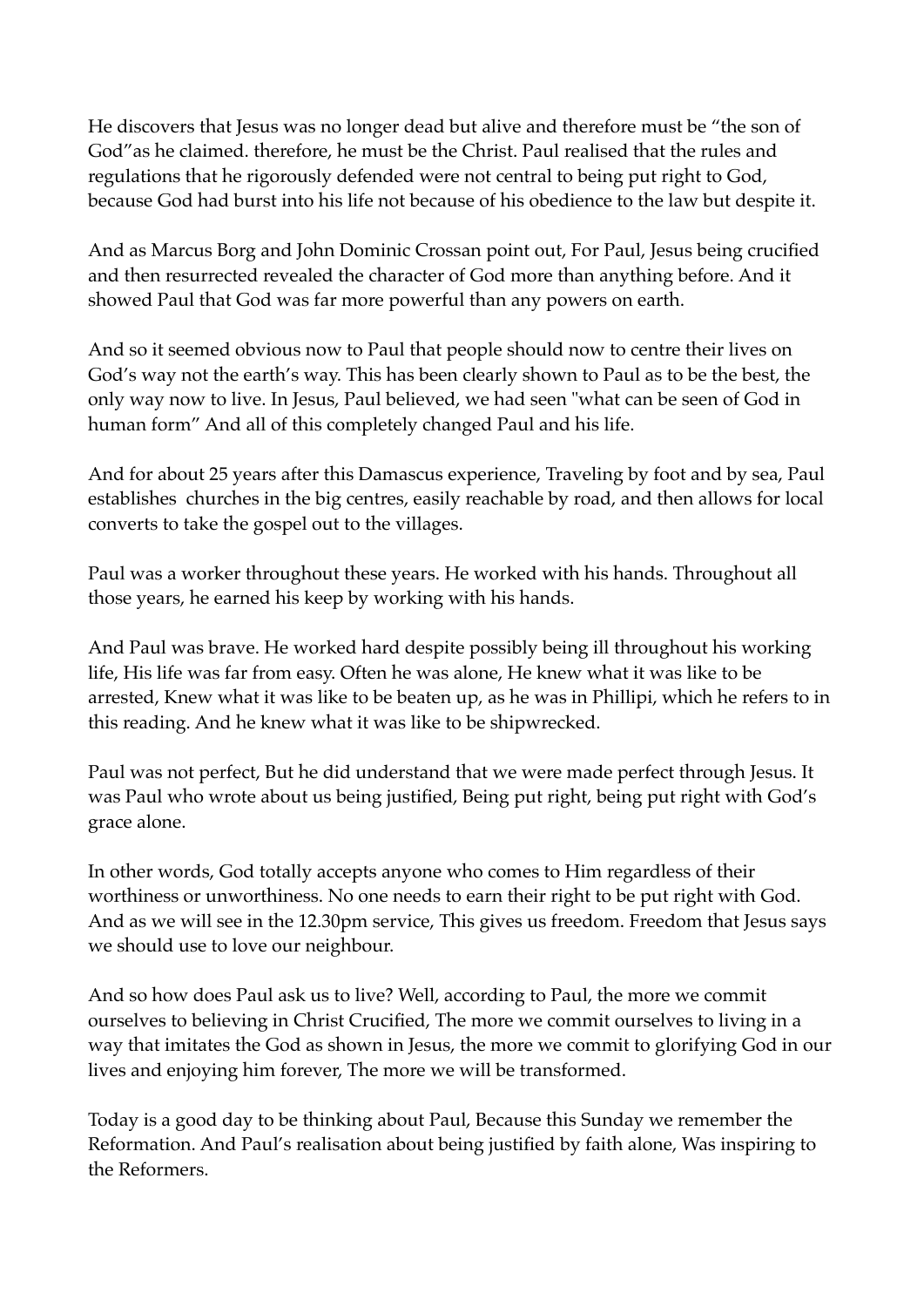What I want to do now is through sharing a little about Paul and the letter to Thessalonians that was read earlier. Through it We can understand more about the great gifts, Faith, Hope & Love that Paul talks about in those famous words from 1 Corinthians 13.

The Apostle Paul's letter to the church in Thessalonica, Is written with a lot of hope, A lot of joy. It is a letter of encouragement:

"You yourselves know, brothers and sisters, that our coming to you was not in vain, 2but though we had already suffered and been shamefully maltreated at Philippi, as you know, we had courage in our God to declare to you the gospel of God in spite of great opposition.

3For our appeal does not spring from deceit or impure motives or trickery, 4but just as we have been approved by God to be entrusted with the message of the gospel, even so we speak, not to please mortals, but to please God who tests our hearts.

5As you know and as God is our witness, we never came with words of flattery or with a pretext for greed;

6nor did we seek praise from mortals, whether from you or from others,

7though we might have made demands as apostles of Christ. But we were gentle among you, like a nurse tenderly caring for her own children.

8So deeply do we care for you that we are determined to share with you not only the gospel of God but also our own selves, because you have become very dear to us.'

And it is through being transformed that we receive the three great gifts. And it is the same three gifts that Paul is delighted to see in this new church in Thessalonica. Faith, hope and Love.

Paul sees firstly the Faith shown by this new church, Their faith is active and productive. Paul sees also the Hope shown by these people. They show a spirit that can bear all things, not with resignation, but with a blazing hope. This hope is in the promises of Jesus Christ.

And finally, Paul celebrates that he sees the Thessalonians show Love, They show a love that labours to the point of weariness, It is a love that can only be understood by examining the character of God. They are showing a costly compassion towards others. A costly stand for justice, Without regard to the worthiness or lack of worthiness shown by those they are loving.

In other words, Paul in seeing these three gifts in action, Paul is seeing a people living like Jesus lived. For us, our challenge is to commit to following Jesus. To understand more and more of the character of God seen through Jesus. And through this we will be transformed. And which of us does not want more faith, hope and love in our lives?

And here is the thing, the more faith, hope and love that our lives show, The more evidence we have for others. For that is what happened in Thessalonica. For their faithful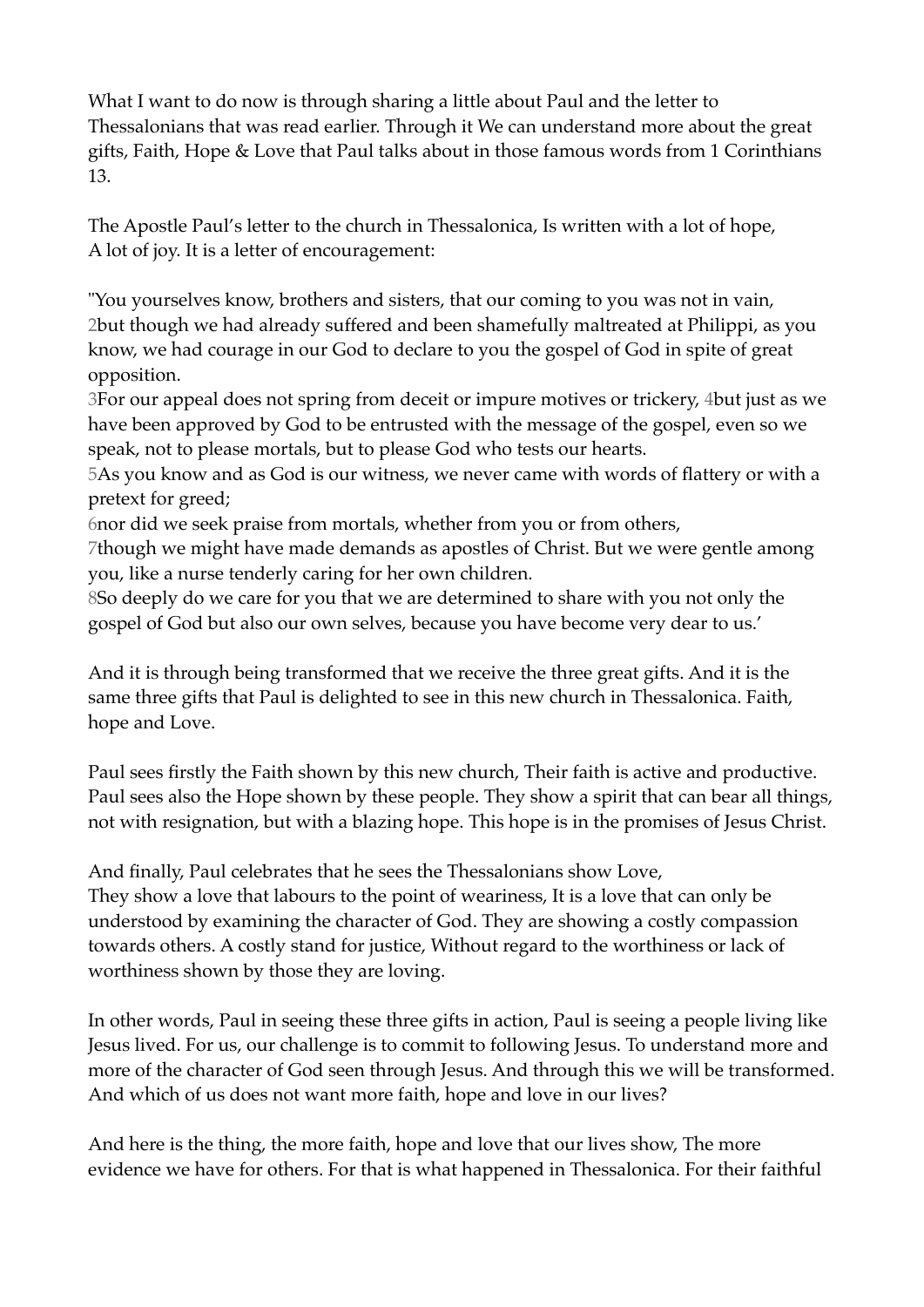behaviour began a chain reaction: they were an example to the Thessalonians around them, who in turn provided an example for people elsewhere.

On this day of remembering the Reformation, We remember Paul whose words inspired that movement. We remember that all of us can be changed for the better through Jesus. All of us can continue to change the more we understand the Crucified Christ, And this leads to Faith, Hope & Love. Great gifts for us, and great gifts for those around us. Amen.

## **Hymn: When all is said and done ([https://youtu.be/1llIIhBMCjU\)](https://youtu.be/1llIIhBMCjU)**

Prayer for Others Holy God, who gave Your Law to Moses, and who personified Your Law of Love in Jesus your Son, as Jesus reached out to those on the margins, so now in our prayers we do likewise: We pray for all who have little love in their lives – those who are lonely and afraid, those who are addicted and trapped, those who grieve and mourn, those whose relationships have shattered into a thousand shards; God of love, help us to hold them close. We pray for those who love the wrong things – those for whom money or possessions are "god" and where greed has taken over, those who love only for gaining the approval of others, flattery, or power, those who can only love self and where bitterness or hurt has made them inward-looking; God of love, help us to unlock their hearts. We pray for those who love to such an extent as to give totally of self – those who are persecuted for truth or oppressed because they take a stand for justice, those who face discrimination because of skin colour, gender sexuality or class, those who strive tirelessly for the Good News of Jesus often facing hostility or apathy from others; God of love, help us to work in solidarity with them.

[A moment of silence to bring personal prayers to God...]

God of Love,

hear our prayers spoken and unspoken, and receive them in Your grace and mercy, through Jesus, our loving Saviour;